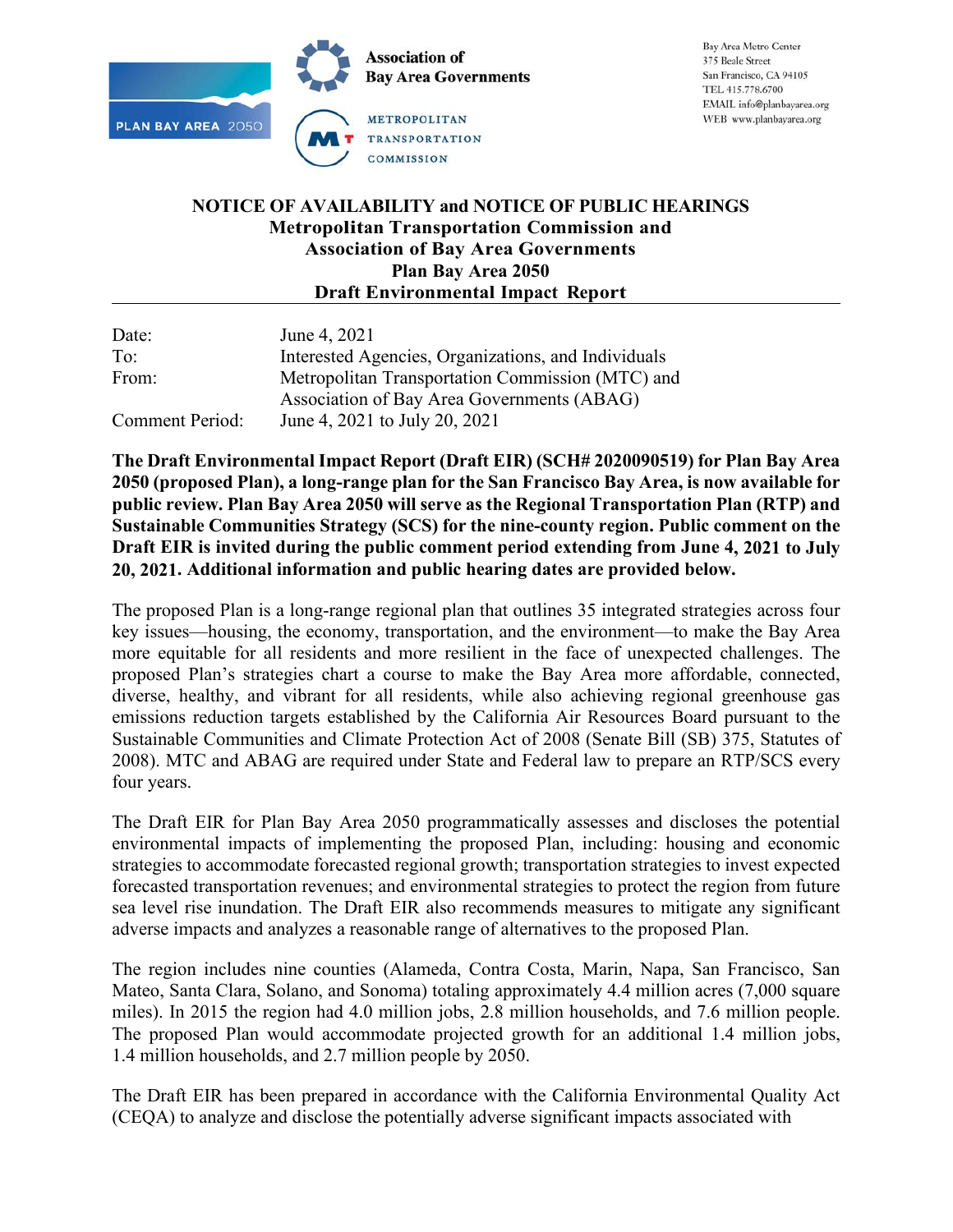implementation of the proposed Plan. The Draft EIR identifies the potential for significant effects in the following areas: aesthetics and visual resources; agriculture and forestry resources; air quality; biological resources; climate change, greenhouse gases, and energy; cultural resources and tribal cultural resources; geology, seismicity, and mineral resources; hazards and wildfire; hydrology and water quality; land use, population, and housing; noise; public services and recreation; public utilities and facilities; and transportation.

A Final EIR will be prepared following public review and comment on the Draft EIR. The Final EIR will consist of changes to the Draft EIR and written responses to significant environmental points raised during the public comment period on the Draft EIR. MTC and ABAG will consider this information during their deliberations on certification of the Final EIR and adoption of the proposed Plan in fall 2021. The *Draft Plan Bay Area 2050* is subject to public review pursuant to a separate notice.

Beginning June 4, 2021, the Draft EIR will be available for public review online at the web link provided below. Copies of the Draft EIR are on file with the Secretary of the Board of MTC and open to public inspection at:

[planbayarea.org/2050-plan/environmental-impact-report](https://www.planbayarea.org/2050-plan/environmental-impact-report)

Should you require a hard copy of the draft EIR, please submit your request to  $info@bayareametro.gov$  or call 415-778-6757 and one will be mailed to you. Note that the comment period remains the same regardless of when the printed copy is received. Furthermore, the document will be available for public review in at least one library in each of the nine member counties. A list of locations will be available beginning June 4 at [planbayarea.org/2050](https://www.planbayarea.org/2050-plan/environmental-impact-report) [plan/environmental-impact-report.](https://www.planbayarea.org/2050-plan/environmental-impact-report)

MTC will be conducting three online public hearings to receive comments on the Draft EIR during the review period. All interested agencies, organizations and individuals are welcome to submit comments and/or participate in the public hearings for the Draft EIR. Oral and/or written comments will be accepted during these meetings.

The first public hearing will be held during the regular meeting of the Joint MTC Planning Committee with the ABAG Administrative Committee on:

> Friday, June 11, 2021 at 9:40 a.m. **(Remotely)** [bit.ly/33xhpav](https://bit.ly/33xhpav) Webinar ID: 874 2787 4017 Bay Area Metro Center Board Room, 1st Floor 375 Beale Street, San Francisco, CA 94105

In light of Governor Newsom's State of Emergency declaration regarding the COVID-19 outbreak and in accordance with Executive Order N-29-20 issued by Governor Newsom on March 17, 2020 and the Guidance for Gatherings issued by the California Department of Public Health, the meeting will be conducted via webcast, teleconference, and Zoom for all participants. Detailed instructions on participating via Zoom are available at: [mtc.ca.gov/how-provide-public-comment-board](https://mtc.ca.gov/how-provide-public-comment-board-meeting-zoom)[meeting-zoom.](https://mtc.ca.gov/how-provide-public-comment-board-meeting-zoom) The meeting accessibility instructions also will be posted to: [mtc.ca.gov/whats](https://mtc.ca.gov/whats-happening/events/public-hearings)[happening/events/public-hearings](https://mtc.ca.gov/whats-happening/events/public-hearings) no less than 72 hours prior to the hearing.